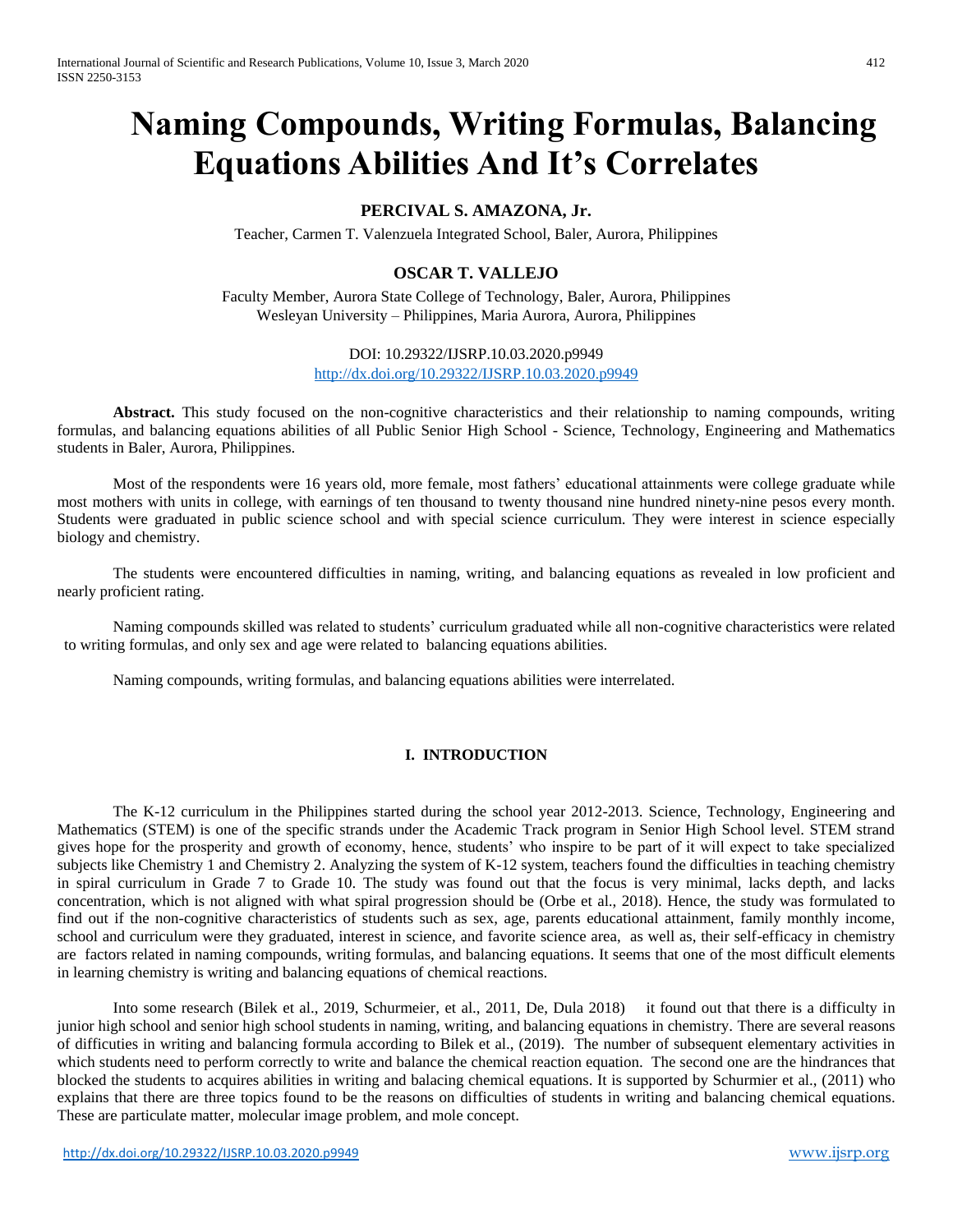Chemical formula is defined as a combination of elemental symbols and subscript numbers that is used to show the composition of a compound. It is a shorthand method for representing a chemical compound. On the other hand, A chemical formula is consists of a collection of chemical symbols, telling the kinds and numbers of atoms present in the compound. Today the rules for writing chemical formulae are set by the Nomenclature Committee of the International Union of Pure and Applied Chemistry (IUPAC) and chemical formulae that follow the rules of this committee are said to follow IUPAC nomenclature.

The science curriculum under K-12 system of education is arranged spirally into four years from Grade 7 to Grade 10. One quarter per grade level is devoted to teaching chemistry instead of compressing all the chemistry lessons in one school year. Spiral curriculum created a great problem to the science teachers like the researcher that is why the study was realized. This study explored the relationship of different factors and chemistry self-efficacy to the most difficult elements for students in chemistry – naming, writing, and balancing equations of chemical reactions.

#### **II. OBJECTIVES**

The study aims to determine the non-cognitive characteristics related to naming compounds, writing formulas and balancing equations abilities. of Senior High School (SHS) Science and Technology, Engineering and Mathematics (STEM) students. Specifically, it sought to answer the following questions:

1. How may the non-cognitive characteristics of the respondents be described in terms of: sex, age, parents' educational attainment, family monthly income, junior high school graduated, high school curriculum graduated, interest in science subjects, and favorite science area?

2. How may the naming compounds, writing formulas and balancing equations abilities of the respondents be described?

3. Is there a significant relationship between non-cognitive characteristics and naming compounds, writing formulas and balancing equations abilities?

4. Is there a significant relationship among naming compounds, writing formulas and balancing equations abilities?

## **III. REVIEW OF RELATED LITERATURE**

## **Non-cognitive Characteristics of the Students**

Napoles (2018) revealed that there were more female respondents in Grade 12 than male, having age average of 18, their father and mother education were high school graduates and below and few attained college or higher educational degrees, and belonged to low family income.

There was a significant difference between the gender of student and performance in chemistry achievement test. Boys performed significantly higher than girls did except for the descriptive ability test. Girls need to be given special attention while being taught mathematical and spatial ability aspects of chemistry (Akala, 2010).

Ekber and Polat (2013) claimed that students' parents with higher education perform academically as compare to the uneducated parents.

Baah and Krueger (2012) concluded that students from less-endowed schools have much difficulty in writing chemical formula than students from well-endowed schools.

Dela Cruz (2012) reported that Filipino students sometimes top international science competitions, but usually they came from science high schools with special programs.

Tsabari and Yarden (2011) stated that girls increasingly interested in biology and boys more interested in physics and technology.

Overman, et al., (2014) claimed that one of the problems in chemistry is the lack of interest and application to "real world setting."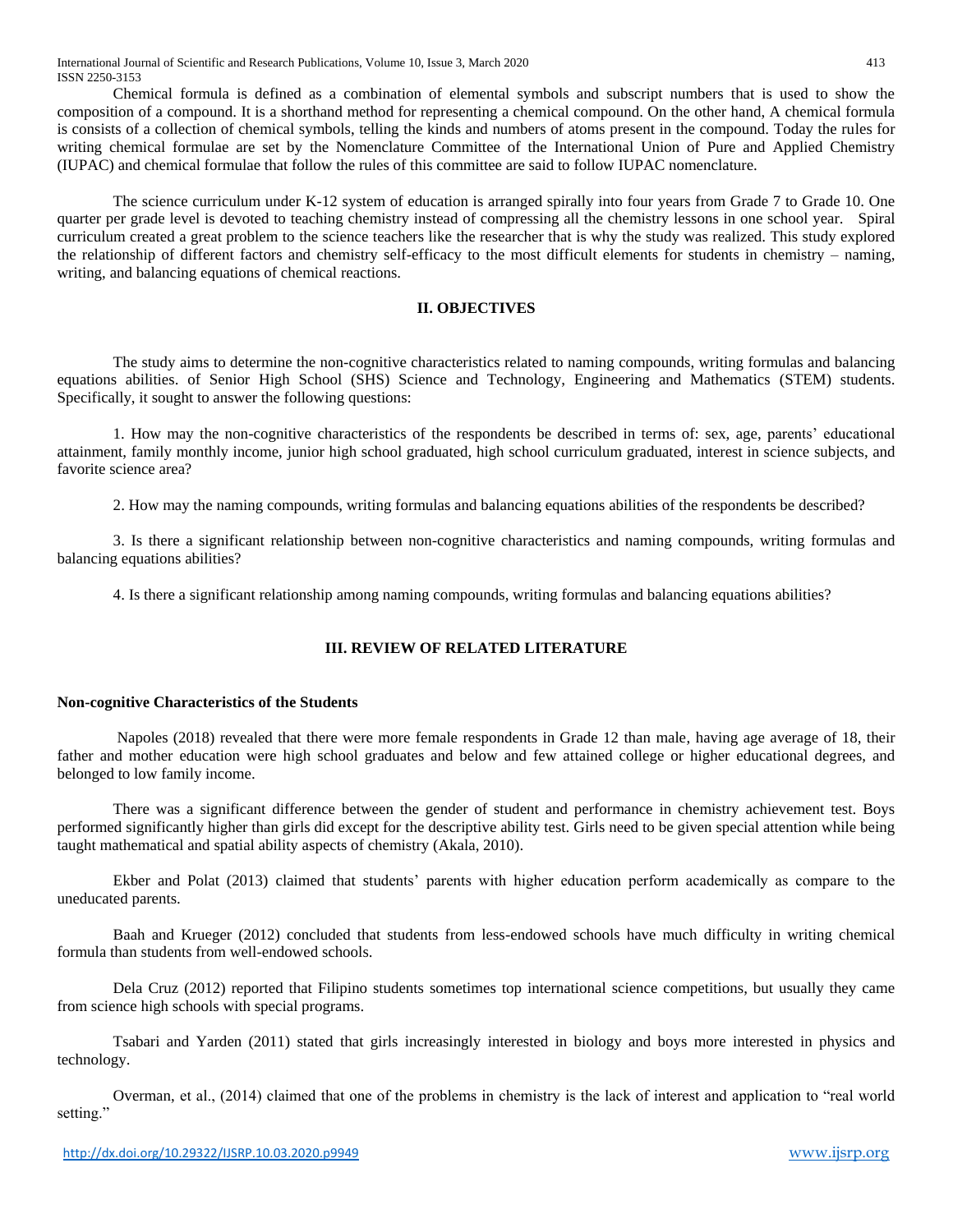Bilek et al., (2019) identified the several reasons why students have problems in balancing equations: "the number of elementary steps with a typical double replacement reaction is too difficult for many students" and "difficult to make connections between what they observe in the world of particles, atoms and subatomic units.

Schurmeier et al., (2011) claimed that the roots of problem regarding ability to write and balance chemical reactions were the particulate nature of matter, molecular image problems, and mole concept.

De, Dula (2018) claimed that without mastery of the concepts in chemistry, it is difficult for the students to find higher levels of study in chemistry specially, the use of chemical symbols, formulae, writing chemical equations, and calculations involving moles.

Naah (2012) stated that chemistry students have difficulty interpreting the difference between subscripts and coefficients and struggle to understand the proper use of each of them.

The study of Hafsah et al., (2014) concluded the students need to have the conceptual understanding of the problem, give name to elements and compound, can translate the worded problems into a suitable chemical and mathematical equation, used the correct formula to calculate the mole, before they can solve the problem.

Baah and Krueger (2012) studied the difficulties in writing chemical formulae of inorganic compounds: Students do not understand the meaning of Roman numerals that are put in brackets of IUPAC names, problem with what valences and correct formula of radicals and ions, correct names.

## **IV. METHODOLOGY**

The researchers utilized the correlational survey method, to assess the non-cognitive characteristics related to naming compounds, writing formulas and balancing equations abilities. The respondents were all Senior High School – Science, Technology, Engineering and Mathematics (SHS-STEM) students in Aurora State College of Technology and Aurora National Science High School, Baler, Aurora, Philippines during the School Year 2019-2020. The data gathered were organized classified, tabulated, analyzed and interpreted using the frequency distribution, percentage, weighted mean and test of correlation.

## **V. RESULTS**

Table 1. Non-cognitive characteristics of the Respondents (N=147)

| <b>NON-COGNITIVE CHARACTERISTICS</b> | <b>FREQUENCY</b> | <b>PERCENT</b> |
|--------------------------------------|------------------|----------------|
| <b>Sex</b>                           |                  |                |
| Male                                 | 69               | 46.9           |
| Female                               | 78               | 53.1           |
| Age                                  |                  |                |
| 15                                   | $\overline{2}$   | 1.4            |
| 16                                   | 90               | 61.2           |
| 17                                   | 49               | 33.3           |
| 18                                   | 6                | 4.1            |
| <b>Father Education</b>              |                  |                |
| <b>Elementary Units</b>              | 6                | 4.1            |
| <b>Elementary Graduate</b>           | $\overline{2}$   | 1.4            |
| <b>High School Units</b>             | 4                | 2.7            |
| High School Graduate                 | 33               | 22.4           |
| College Units                        | 24               | 16.3           |
| College Graduate                     | 61               | 41.5           |
| Post graduate                        | 17               | 11.6           |
| <b>Mother Education</b>              |                  |                |
| <b>Elementary Units</b>              | 8                | 5.4            |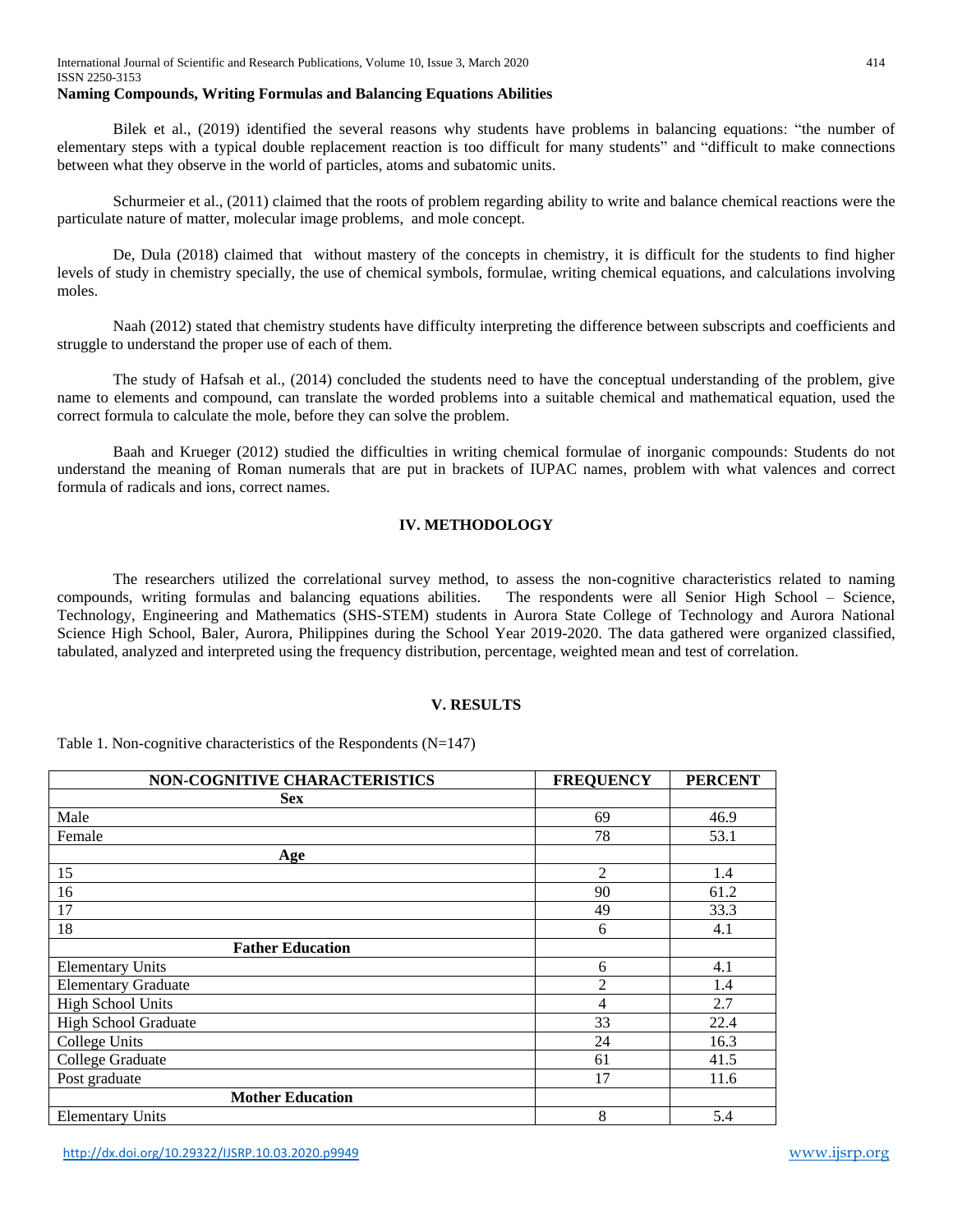International Journal of Scientific and Research Publications, Volume 10, Issue 3, March 2020 415

| ISSN 2250-3153                       |                |                  |  |  |
|--------------------------------------|----------------|------------------|--|--|
| <b>Elementary Graduate</b>           | $\overline{2}$ | 1.4              |  |  |
| <b>High School Units</b>             | 17             | 11.6             |  |  |
| <b>High School Graduate</b>          | 21             | 14.3             |  |  |
| <b>College Units</b>                 | 68             | 46.3             |  |  |
| College Graduate                     | 31             | 21.1             |  |  |
| Post graduate                        | 8              | 5.4              |  |  |
| <b>Family Monthly Income</b>         |                |                  |  |  |
| Below P10,000.00                     | 25             | 17.0             |  |  |
| $P10,000.00 - P20,999.00$            | 54             | 36.7             |  |  |
| $P21,000.00 - P29,999.00$            | 26             | 17.7             |  |  |
| P31,000.00 - P39, 999.00             | 22             | 15.0             |  |  |
| $P41,000.00 - P49,999.00$            | 3              | 2.0              |  |  |
| P50,000.00 above                     | 17             | 11.6             |  |  |
| <b>Junior High School Graduated</b>  |                |                  |  |  |
| Science HS                           | 93             | 63.3             |  |  |
| Regular Public HS                    | 42             | 28.6             |  |  |
| <b>Integrated HS</b>                 | 1              | .7               |  |  |
| Private HS                           | 11             | $\overline{7.5}$ |  |  |
| <b>Junior High School Curriculum</b> |                |                  |  |  |
| Special Science Program              | 102            | 69.39            |  |  |
| General HS Program                   | 45             | 30.61            |  |  |
| <b>Interest in Science</b>           |                |                  |  |  |
| Very Interested                      | 44             | 29.9             |  |  |
| Interested                           | 103            | 70.1             |  |  |
| <b>Favorite Science Area</b>         |                |                  |  |  |
| <b>Biology</b>                       | 55             | 37.4             |  |  |
| Chemistry                            | 42             | 28.6             |  |  |
| Physics                              | 20             | 13.6             |  |  |
| Earth Science                        | 30             | 20.4             |  |  |
| <b>TOTAL</b>                         | 147            | 100              |  |  |

Table 2. Naming Compounds, Writing Formulas and Balancing Equations Abilities

| NAMING COMPOUNDS ABILITY           | <b>FREQUENCY</b> | <b>PERCENT</b> |
|------------------------------------|------------------|----------------|
| <b>Highly Proficient</b>           | 5                | 3.4            |
| Proficient                         |                  | 0.7            |
| Nearly Proficient                  | 59               | 40.1           |
| Low Proficient                     | 68               | 46.3           |
| Not Proficient                     | 14               | 9.5            |
| Mean                               | 14.68            |                |
| <b>SD</b>                          | 2.67             |                |
| <b>WRITING FORMULAS ABILITY</b>    |                  |                |
| <b>Highly Proficient</b>           | $\overline{2}$   | 1.4            |
| Proficient                         | 46               | 31.3           |
| <b>Nearly Proficient</b>           | 58               | 39.5           |
| Low Proficient                     | 21               | 14.3           |
| Not Proficient                     | 20               | 13.6           |
| Mean                               | 11.05            |                |
| <b>SD</b>                          | 4.36             |                |
| <b>BALANCING EQUATIONS ABILITY</b> |                  |                |
| <b>Highly Proficient</b>           | $\mathfrak{D}$   | 1.4            |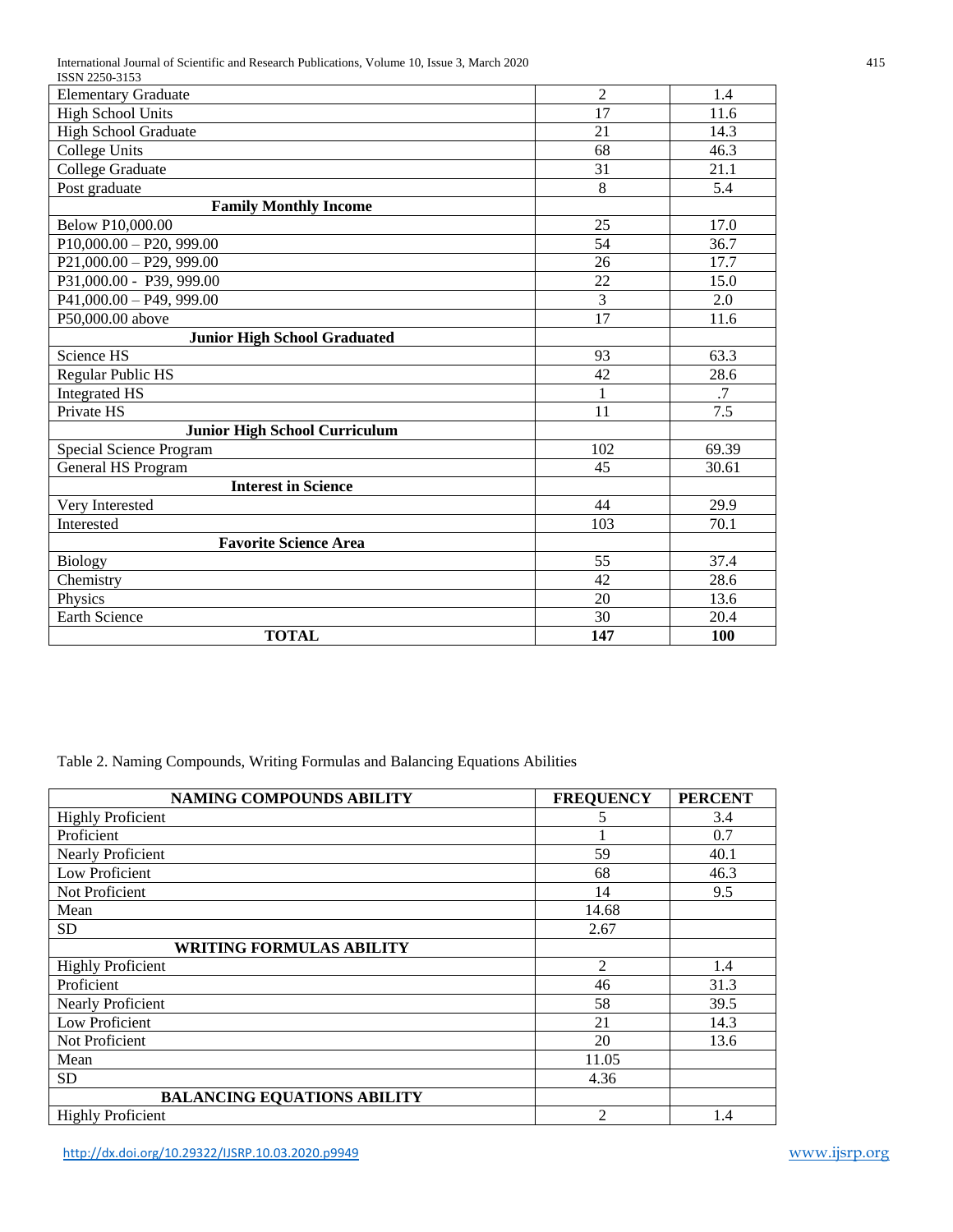International Journal of Scientific and Research Publications, Volume 10, Issue 3, March 2020 416  $ISPN 2250-2152$ 

| 15519 2250-5155          |      |        |
|--------------------------|------|--------|
| Proficient               |      | l I .0 |
| <b>Nearly Proficient</b> | 29   | 19.7   |
| Low Proficient           | 99   | 67.3   |
| Mean                     | 7.95 |        |
| <b>SD</b>                | 3.04 |        |

Table 3. Summary of the Relationship between Non-Cognitive Characteristics and Naming Compounds, Writing Formulas and Balancing Equations Abilities

| <b>PROFILE</b>              | <b>NAMING</b>    |      | <b>WRITING</b>  |      | <b>BALANCING</b> |      |
|-----------------------------|------------------|------|-----------------|------|------------------|------|
|                             | <b>COMPOUNDS</b> |      | <b>FORMULAS</b> |      | <b>EQUATIONS</b> |      |
|                             | $\mathbf{r}$     | Sig. | $\mathbf{r}$    | Sig. | $\mathbb{R}$     | Sig. |
| <b>Sex</b>                  | $-.103$          | .214 | $-.171*$        | .039 | $-192*$          | .020 |
| Age                         | .070             | .402 | $.321*$         | .000 | $.237*$          | .004 |
| <b>Father Education</b>     | $-.029$          | .724 | $-.317*$        | .000 | .058             | .485 |
| Mother Education            | $-.108$          | .191 | $-.456*$        | .000 | $-.105$          | .206 |
| Family Monthly Income       | $-.053$          | .523 | $-.247*$        | .003 | .117             | .162 |
| Junior HS Graduated         | .075             | .369 | $.175*$         | .034 | .008             | .922 |
| <b>Curriculum Graduated</b> | $.169*$          | .041 | $.367*$         | .000 | $-.910$          | .020 |
| Interest in Science         | $-.029$          | .730 | $.010*$         | .002 | .125             | .132 |
| Favorite Science Area       | $-.063$          | .452 | $.345*$         | .000 | $-.014$          | .863 |

## Table 4. Relationships among Naming compounds, Writing Formulas and Balancing Equations Abilities

| <b>ABILITIES</b>                         |         | SIG. |
|------------------------------------------|---------|------|
| Naming Compounds and Writing Formulas    | .441*   | .000 |
| Naming Compounds and Balancing Equations | $.169*$ | .041 |
| Writing Formulas and Balancing Equations | $.168*$ | .041 |

## **VI. DISCUSSION**

#### **Non-cognitive characteristics of the Respondents**

Table 1 shows the non-cognitive characteristics of the respondents. It shows that females outnumbered males, this finding supported the study of Napoles (2018). The age mean implies that students were on their right age to their grade level. More than 50% of the fathers were degree holders while 79 % of the mothers earned college units to elementary units. Results signified that more than half (53.7%) of the respondents were from below average family income based on 2018 survey of Philippine Statistics Authority (PSA) amounting to P24,474.00 pesos per month. More than half of the respondents were in their right track in choosing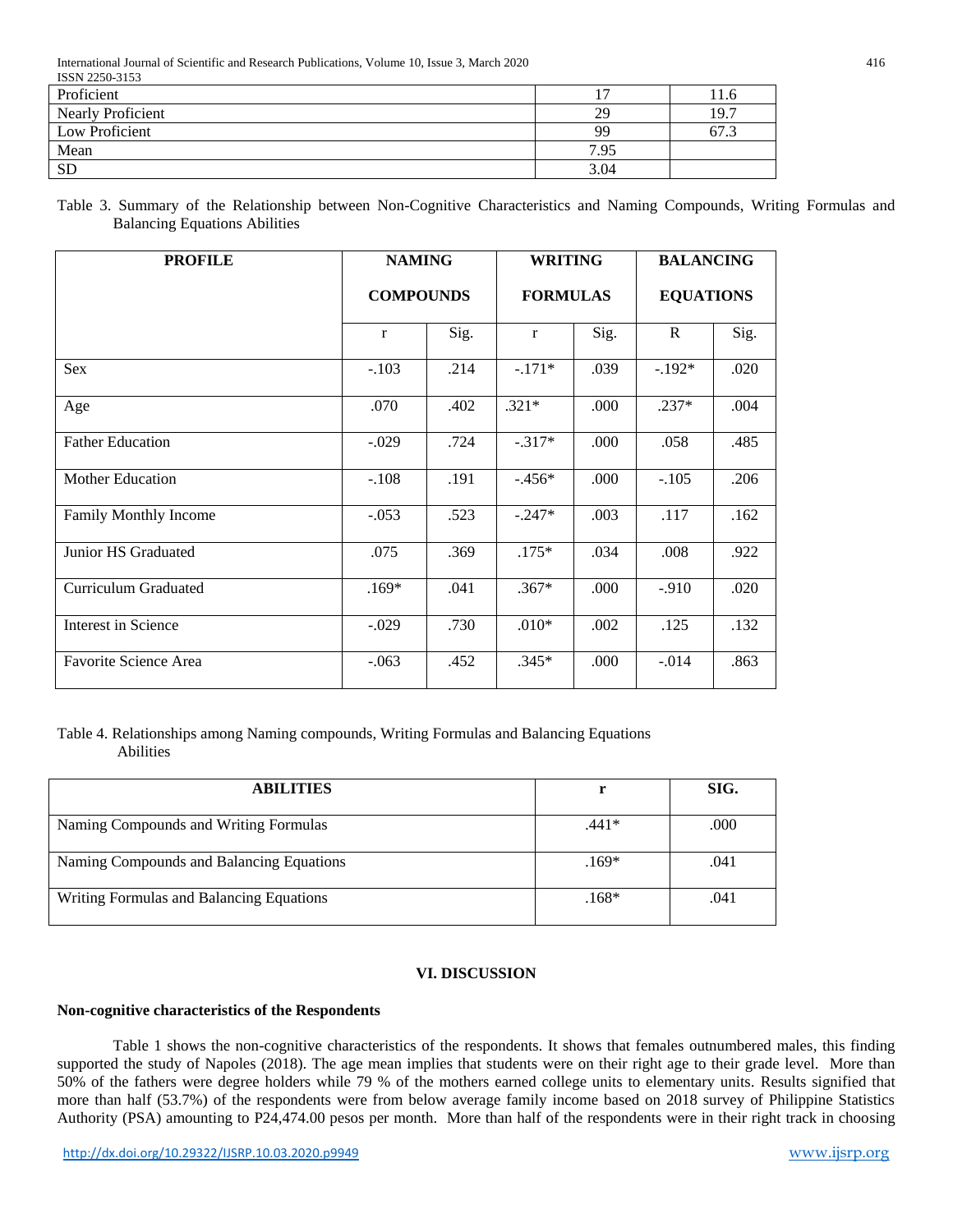Science, Technology, Engineering and Mathematics as their strands. Students graduated in the special science program in their Junior High School were willing to become scientists, technologists, engineers, and mathematicians evident that they enrolled in the STEM class in their senior high school. Respondents were interested in science that is why they enrolled in the STEM strand in senior high school. The respondents were interested in the study of plants and animals. The same findings obtained by Tsabari and Yarden (2011) that girls were interested in biology, hence female respondents outnumbered, while the boys were interested in physics.

#### **Naming Compounds, Writing Formulas and Balancing Equations Abilities**

**Naming Compounds.** The mean of 3.57 and SD of .810 signified that students obtained homogenously, nearly proficient rating. Correct names of some radicals are a problem to students resulting to difficulties in writing formulas. Baah and Krueger (2013). Students have difficulty interpreting the difference between subscripts and coefficients and struggle to understand the proper use of each of them. Naah (2012) (Table 2)

**Writing Formulas.** Results revealed that the respondents scores were "homogenously", "nearly proficient", and majority got low scores as evident by it's mean and SD. This result implied that writing formulas was slight easily to remembered by the respondents. In contrary, Baah and Krueger (2012) found out that senior high school students encountered difficulties in writing chemical formulae of inorganic compounds.

**Balancing Equations.** More than half of the respondents (67.3%) have low proficient rating in balancing equations. The mean and SD implied that majority of the students homogeneously got low scores. The poor performance of the students in balancing equations were related to the low performance in terms of naming compounds. Students could not balance the equation unless he/she can name and write the formula of the compounds. Naah and Sanger (2012) identified student misconceptions in writing balanced equations for ionic compounds dissolved in water: simple student mistakes, memory lapses on the part of the student (incorrect charges for the ions).

#### **Relationship between Non-Cognitive Characteristics and Naming Compounds, Writing Formulas and Balancing Equations Abilities**

Students graduated in the science curriculum obtained higher scores in naming compounds than from general HS curriculum. Students graduated in science high school performed better in chemistry than those graduated in national high schools (Adamos, 2011).

In writing formulas, all the non-cognitive characteristics were significantly related. Students who obtained higher scores were female, older students, from lower the parents' education and monthly income of the family, graduated in science school with Special Science curriculum, very much interested in science and whose favorite subjects are biology and chemistry.

Only sex and age found significantly related to proficiency in balancing equations. Male performed better than female in balancing equations. Males outperformed females on the stoichiometry questions. (Hudson, 2012). Old students can balance the equation well as compare to young students. The higher the age of the students' they tend to be more observant and has the ability to conduct experiments procedurally and their level of science process ABILITIES in observing (Gal, 2018).

## **Relationships among Naming Compounds, Writing Formulas and Balancing Equations Abilities**

There is significant relationship among naming compounds, writing formulas and balancing equation abilities. Students who obtained high scores in naming compounds, obtained also high scores in writing formulas compounds and balancing equations. **VII. CONCLUSIONS AND RECOMMENDATIONS**

#### **Conclusions**

The non-cognitive characteristics of respondents are factors that can be considered to determine the pathways in achieving student's abilities in naming compounds, writing formulas and balancing equations.

Students find difficulty in naming compounds, writing formulas, and balancing equations.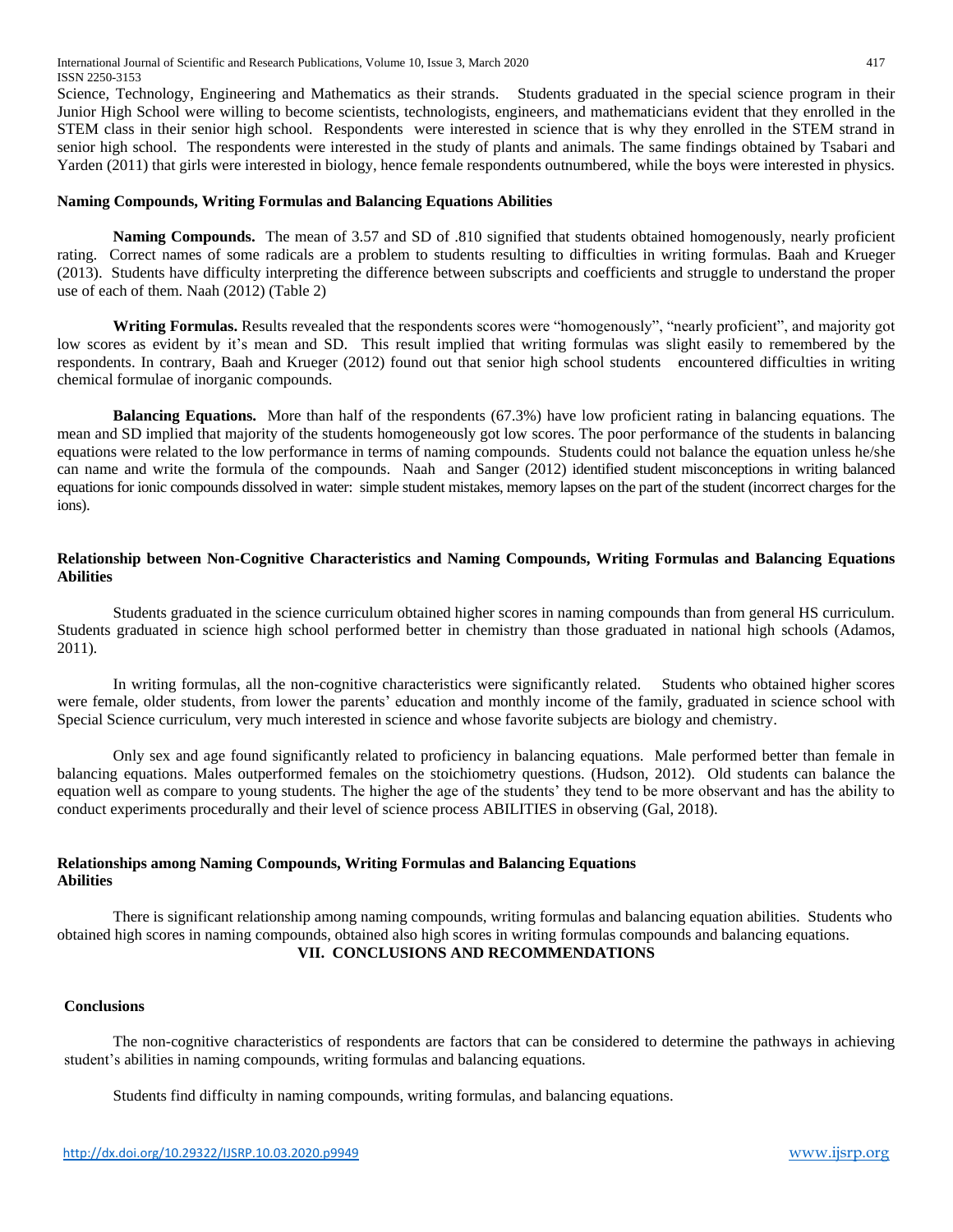International Journal of Scientific and Research Publications, Volume 10, Issue 3, March 2020 418 ISSN 2250-3153

Naming compounds influence the students' curriculum graduated while all non-cognitive characteristics were related to wring formulas, and only sex, age and balancing equations were related.

There are interrelationships among naming compounds, writing formulas, and balancing equations abilities.

#### **Recommendations**

The school needs to address the non - cognitive characteristics of their students to encourage them to like chemistry subject. Career guidance may aid to assess career pathways of students to link in science related courses.

The teachers, instructor, and mentors need to strategize concept on chemical formulas and equations specifically in naming, writing, and balancing equations.

Since, this study found out that in some ways non – cognitive characteristics are not significantly related in balancing compounds only the age and sex found to be significant. Also, curriculum in which respondents graduated found to be significant in naming compound. On the other hand, all non-cognitive characteristics found to be significant in balancing equations. Hence, it is recommended a deep research in finding how non-cognitive characteristics of students may influence their abilities to deal in chemical formulas and equations.

In teaching chemistry, teachers should focus first in naming compounds and writing formulas before introducing the concepts of balancing equations. The use of different strategies in teaching naming compounds and writing formulas must be strengthened – like the use of the computers and programmes. Prerequisite knowledge (bonding and sharing of electrons, valence, use of periodic table, etc.) in writing and naming compounds be given emphasis and mastery in teaching chemistry.

Further studies are highly recommended: Relationship of naming compounds, writing formulas, and balancing equations in academic performance of students; Remediation on naming, writing, and balancing using traditional ways and computer assisted interaction; Innovation in teaching chemistry in junior and senior high school.

#### **REFERENCES**

- **Adamos, E. M. (2011).** Students' Profile and Scientific abilities as predictors of Performance in Chemistry. Unpublished MAED thesis. Aurora State College of Technology, Baler, Aurora.
- **Akala, J.B. (2010).** Gender Differences in Students' Achievement in Chemistry in Secondary Schools of Kakamega District, Kenya. Kenyatta University, Kakamega, Kenya.
- **Baah, R. and Krueger, A. (2012)** An investigation into senior high school students' understanding and difficulties in writing chemical formulae of inorganic compounds. International Journal of Research Studies in Educational Technology 2012 October, Volume 1 Number 2, 31-39. DOI: 10.5861/ijrset.2012.119
- **Bilek, M., Nodzynska, M., Putata, W.K. and Piekarczyk, (2019)**. Balancing Chemical Equations using Sandwich Making Computer Simulation Games as a Supporting Teaching Method, Charles University, Czech Republic. Martin.bilek@pedf.cuni.cz
- **De, Dula. (2018).** Improving the Problems of Writing Chemical Symbols, Formulae, and Chemical Equations. Action Research, Department of Chemistry, Nekemte College of Teacher Education, Nekemte, Ethiopia
- **Dela Cruz, R.S. (2012)**. The science dilemma in Philippine schools. www.science.ph/full\_story.
- **Ekber Tomul, and Gökhan Polat. (2013),** "The Effects of Socioeconomic Characteristics of Students on Their Academic Achievement in Higher Education." American Journal of Educational Research 1, no. 10 (2013): 449-455. DOI: 10.12691/education-1-10-7.
- **Gal, M.B. (2018)** Performance of Senior High School Students in Spiral Progression Approach of the K to 12 Science Curriculum. Samar State University, Catbalogan, City, Philippine[s galmyrniel1@gmail.com](mailto:galmyrniel1@gmail.com)
- **Hafsah, T., Rosnani, H., Zurida, I., Kamaruzaman, J., and Khoo Yin Yin, (2014),** The Influence of Student's Concept of Mole, Problem Representation Ability and Mathematical Ability on Stoichiometry Problem Solving, The 2014 WEI International Academic Conference Proceedings, Bali, Indonesia